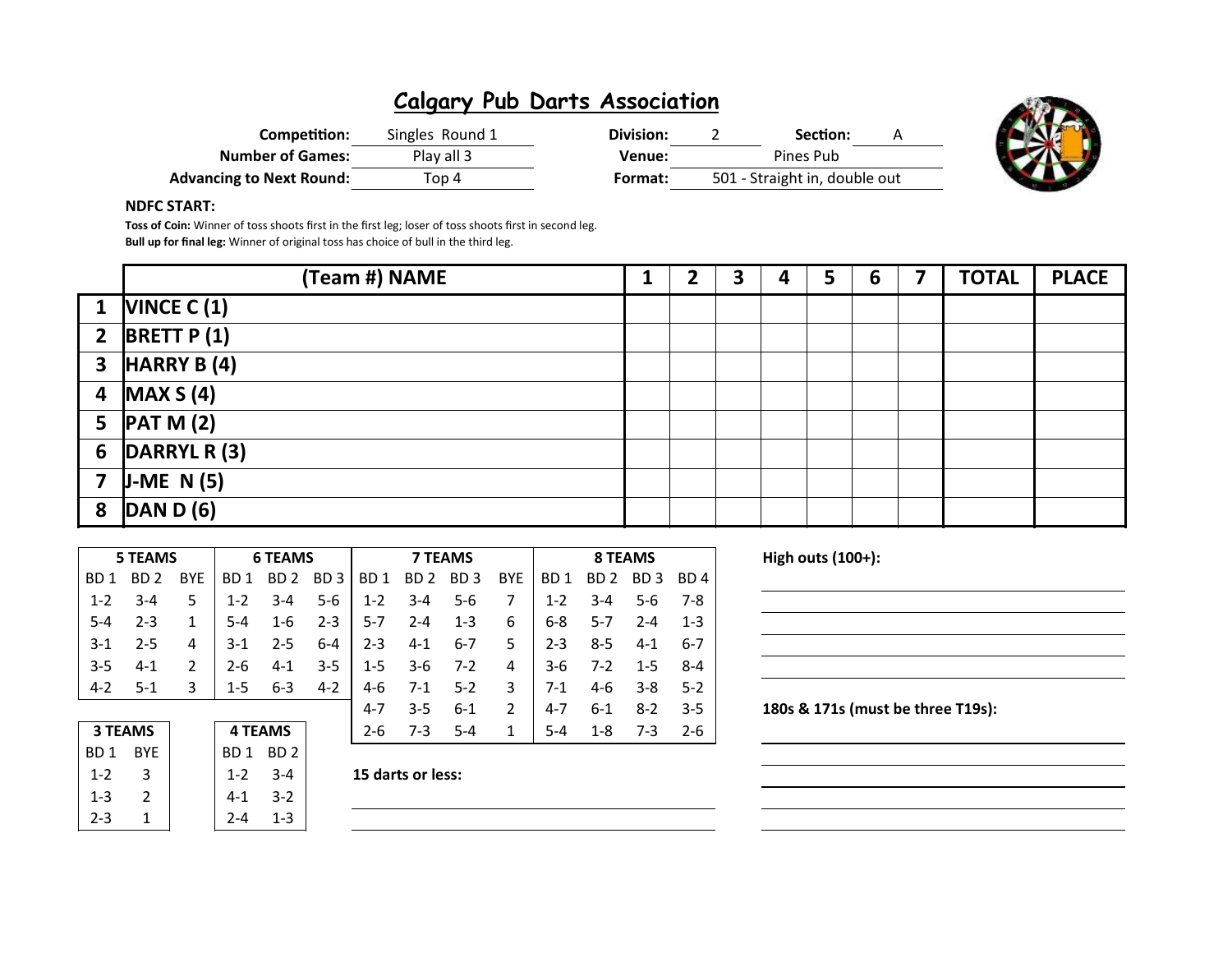| Competition:                    | Singles Round 1 | Division: | Section:                      |  |
|---------------------------------|-----------------|-----------|-------------------------------|--|
| <b>Number of Games:</b>         | Play all 3      | Venue:    | <b>RUNDLE</b>                 |  |
| <b>Advancing to Next Round:</b> | Top 4           | Format:   | 501 - Straight in, double out |  |



### NDFC START:

Toss of Coin: Winner of toss shoots first in the first leg; loser of toss shoots first in second leg.

Bull up for final leg: Winner of original toss has choice of bull in the third leg.

|                         |                                                    |                |                    |                    |                 |                   |                 |                 |                | $\mathbf{1}$    | $\overline{2}$    | 3               | 4               | 5 | 6 | 7 | 8 | 9 | <b>TOTAL</b>                      | <b>PLACE</b> |
|-------------------------|----------------------------------------------------|----------------|--------------------|--------------------|-----------------|-------------------|-----------------|-----------------|----------------|-----------------|-------------------|-----------------|-----------------|---|---|---|---|---|-----------------------------------|--------------|
| $\mathbf{1}$            | <b>PAUL W (1)</b>                                  |                |                    |                    |                 |                   |                 |                 |                |                 |                   |                 |                 |   |   |   |   |   |                                   |              |
| $\mathbf{2}$            | WILLI $H(1)$                                       |                |                    |                    |                 |                   |                 |                 |                |                 |                   |                 |                 |   |   |   |   |   |                                   |              |
| 3                       | <b>ERIC E (5)</b>                                  |                |                    |                    |                 |                   |                 |                 |                |                 |                   |                 |                 |   |   |   |   |   |                                   |              |
| $\overline{\mathbf{4}}$ | <b>JERRY F (5)</b>                                 |                |                    |                    |                 |                   |                 |                 |                |                 |                   |                 |                 |   |   |   |   |   |                                   |              |
| 5                       | <b>CHUCK L (2)</b>                                 |                |                    |                    |                 |                   |                 |                 |                |                 |                   |                 |                 |   |   |   |   |   |                                   |              |
| 6                       | <b>BEN P (3)</b>                                   |                |                    |                    |                 |                   |                 |                 |                |                 |                   |                 |                 |   |   |   |   |   |                                   |              |
| 7                       | DAREN L (6)                                        |                |                    |                    |                 |                   |                 |                 |                |                 |                   |                 |                 |   |   |   |   |   |                                   |              |
| 8                       | <b>GERARD G (6)</b>                                |                |                    |                    |                 |                   |                 |                 |                |                 |                   |                 |                 |   |   |   |   |   |                                   |              |
| 9                       | SCOTT E $(4)$                                      |                |                    |                    |                 |                   |                 |                 |                |                 |                   |                 |                 |   |   |   |   |   |                                   |              |
|                         | <b>7 TEAMS</b><br><b>5 TEAMS</b><br><b>6 TEAMS</b> |                |                    |                    |                 |                   |                 | 8 TEAMS         |                |                 | High outs (100+): |                 |                 |   |   |   |   |   |                                   |              |
| BD <sub>1</sub>         | BD <sub>2</sub>                                    | <b>BYE</b>     | BD <sub>1</sub>    | BD <sub>2</sub>    | BD <sub>3</sub> | BD <sub>1</sub>   | BD <sub>2</sub> | BD <sub>3</sub> | <b>BYE</b>     | BD <sub>1</sub> | BD <sub>2</sub>   | BD <sub>3</sub> | BD <sub>4</sub> |   |   |   |   |   |                                   |              |
| $1 - 2$                 | $3 - 4$                                            | 5.             | $1 - 2$            | $3 - 4$            | $5-6$           | $1 - 2$           | $3 - 4$         | $5-6$           | 7              | $1 - 2$         | $3 - 4$           | $5-6$           | $7-8$           |   |   |   |   |   |                                   |              |
| $5-4$                   | $2 - 3$                                            | $\mathbf{1}$   | $5 - 4$            | $1-6$              | $2 - 3$         | $5 - 7$           | $2 - 4$         | $1 - 3$         | 6              | $6-8$           | $5 - 7$           | $2 - 4$         | $1 - 3$         |   |   |   |   |   |                                   |              |
| $3-1$                   | $2 - 5$                                            | 4              | $3-1$              | $2 - 5$            | $6-4$           | $2 - 3$           | $4 - 1$         | $6 - 7$         | 5              | $2 - 3$         | $8 - 5$           | $4 - 1$         | $6 - 7$         |   |   |   |   |   |                                   |              |
| $3 - 5$                 | $4 - 1$                                            | $\overline{2}$ | $2 - 6$            | $4 - 1$            | $3 - 5$         | $1-5$             | $3-6$           | $7 - 2$         | 4              | $3-6$           | $7 - 2$           | $1-5$           | $8 - 4$         |   |   |   |   |   |                                   |              |
| $4 - 2$                 | $5 - 1$                                            | 3              | $1 - 5$            | $6 - 3$            | $4-2$           | $4-6$             | $7-1$           | $5-2$           | 3              | $7-1$           | $4 - 6$           | $3-8$           | $5 - 2$         |   |   |   |   |   |                                   |              |
|                         |                                                    |                |                    |                    |                 | $4 - 7$           | $3 - 5$         | $6-1$           | $\overline{2}$ | $4 - 7$         | $6 - 1$           | $8 - 2$         | $3 - 5$         |   |   |   |   |   | 180s & 171s (must be three T19s): |              |
|                         | <b>3 TEAMS</b>                                     |                |                    | <b>4 TEAMS</b>     |                 | $2 - 6$           | $7 - 3$         | $5 - 4$         | $\mathbf{1}$   | $5-4$           | $1-8$             | $7 - 3$         | $2 - 6$         |   |   |   |   |   |                                   |              |
| BD <sub>1</sub>         | <b>BYE</b>                                         |                | BD 1               | BD <sub>2</sub>    |                 |                   |                 |                 |                |                 |                   |                 |                 |   |   |   |   |   |                                   |              |
| $1 - 2$                 | 3                                                  |                | $1 - 2$            | $3 - 4$            |                 | 15 darts or less: |                 |                 |                |                 |                   |                 |                 |   |   |   |   |   |                                   |              |
| $1 - 3$<br>$2 - 3$      | $\overline{2}$<br>$\mathbf{1}$                     |                | $4 - 1$<br>$2 - 4$ | $3 - 2$<br>$1 - 3$ |                 |                   |                 |                 |                |                 |                   |                 |                 |   |   |   |   |   |                                   |              |
|                         |                                                    |                |                    |                    |                 |                   |                 |                 |                |                 |                   |                 |                 |   |   |   |   |   |                                   |              |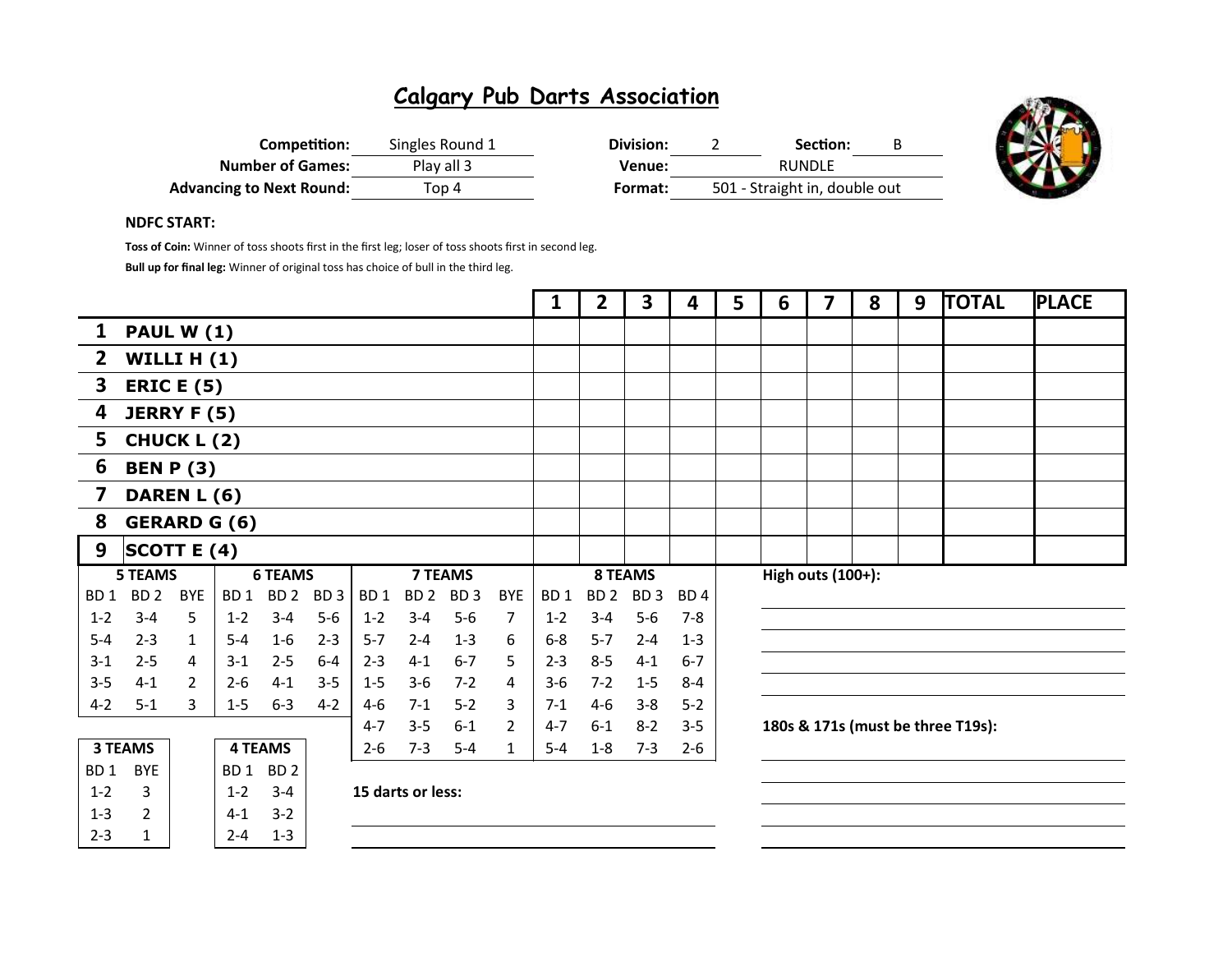| Competition:                    | Singles Round 1 | Division: | Section:                      |  |
|---------------------------------|-----------------|-----------|-------------------------------|--|
| <b>Number of Games:</b>         | Play all 3      | Venue:    | <b>STONE WALL</b>             |  |
| <b>Advancing to Next Round:</b> | Top 4           | Format:   | 501 - Straight in, double out |  |



#### NDFC START:

Toss of Coin: Winner of toss shoots first in the first leg; loser of toss shoots first in second leg.

Bull up for final leg: Winner of original toss has choice of bull in the third leg.

|                | (Team #) NAME                    |  | 3 | 4 | 5 | 6 | 7 | <b>TOTAL</b> | <b>PLACE</b> |
|----------------|----------------------------------|--|---|---|---|---|---|--------------|--------------|
|                | $\boxed{1}$ MATT $\boxed{G}$ (1) |  |   |   |   |   |   |              |              |
|                | 2 MIKE W $(3)$                   |  |   |   |   |   |   |              |              |
|                | $3$ TONY S (2)                   |  |   |   |   |   |   |              |              |
|                | 4 MIKE B $(2)$                   |  |   |   |   |   |   |              |              |
|                | 5 $LOUIE B (5)$                  |  |   |   |   |   |   |              |              |
| $6\phantom{1}$ | <b>ARMAND F (5)</b>              |  |   |   |   |   |   |              |              |
|                | 7 JEFF G $(4)$                   |  |   |   |   |   |   |              |              |
| 8              | <b>BLAINE K (6)</b>              |  |   |   |   |   |   |              |              |

|                 | 5 TEAMS |               | <b>6 TEAMS</b> |                 |                 |                 | <b>7 TEAMS</b> |                 |               | 8 TEAMS            |                  |         |         |
|-----------------|---------|---------------|----------------|-----------------|-----------------|-----------------|----------------|-----------------|---------------|--------------------|------------------|---------|---------|
| BD <sub>1</sub> | BD 2    | <b>BYE</b>    | BD 1           | BD <sub>2</sub> | BD <sub>3</sub> | BD <sub>1</sub> | BD 2           | BD <sub>3</sub> | <b>BYE</b>    | BD <sub>1</sub>    | BD 2             | BD 3    | BD 4    |
| $1 - 2$         | $3 - 4$ | 5             | $1 - 2$        | $3 - 4$         | $5 - 6$         | $1 - 2$         | $3 - 4$        | $5 - 6$         |               | $1 - 2$            | $3 - 4$          | $5-6$   | 7-8     |
| $5 - 4$         | $2 - 3$ | 1             | $5-4$          | $1-6$           | $2 - 3$         | $5-7$           | $2 - 4$        | $1 - 3$         | 6             | $6 - 8$            | $5-7$            | $2 - 4$ | $1 - 3$ |
| $3-1$           | $2 - 5$ | 4             | $3-1$          | $2 - 5$         | $6-4$           | $2 - 3$         | $4 - 1$        | $6 - 7$         | 5             | $2 - 3$<br>$8 - 5$ |                  | $4-1$   | $6-7$   |
| $3-5$           | $4-1$   | $\mathcal{P}$ | $2 - 6$        | $4 - 1$         | $3 - 5$         | $1-5$           | $3-6$          | $7-2$           | 4             | $3-6$              | $7-2$<br>$1 - 5$ |         | $8 - 4$ |
| $4-2$           | $5-1$   | 3             | $1 - 5$        | $6 - 3$         | $4 - 2$         | 4-6             | $7-1$          | $5 - 2$         | 3             | $7-1$              | 4-6<br>$3 - 8$   |         | $5-2$   |
|                 |         |               |                |                 |                 | $4 - 7$         | $3 - 5$        | $6 - 1$         | $\mathcal{P}$ | $4 - 7$            | $6 - 1$          | $8-2$   | $3 - 5$ |
| <b>3 TEAMS</b>  |         |               | <b>4 TEAMS</b> |                 |                 | $2 - 6$         | $7-3$          | $5 - 4$         | 1             | $5 - 4$            | 1-8              | $7-3$   | $2 - 6$ |

| 3 TEAMS |     |  |  |  |  |  |  |  |  |
|---------|-----|--|--|--|--|--|--|--|--|
| BD 1    | BYE |  |  |  |  |  |  |  |  |
| 1-2     | 3   |  |  |  |  |  |  |  |  |
| 1-3     | 2   |  |  |  |  |  |  |  |  |
| 2-3     | 1   |  |  |  |  |  |  |  |  |

BD 1 BD 2

1-3 2 4-1 3-2  $2-4$  1-3

 $1-2$  3-4 15 darts or less:

High outs  $(100+)$ :

180s & 171s (must be three T19s):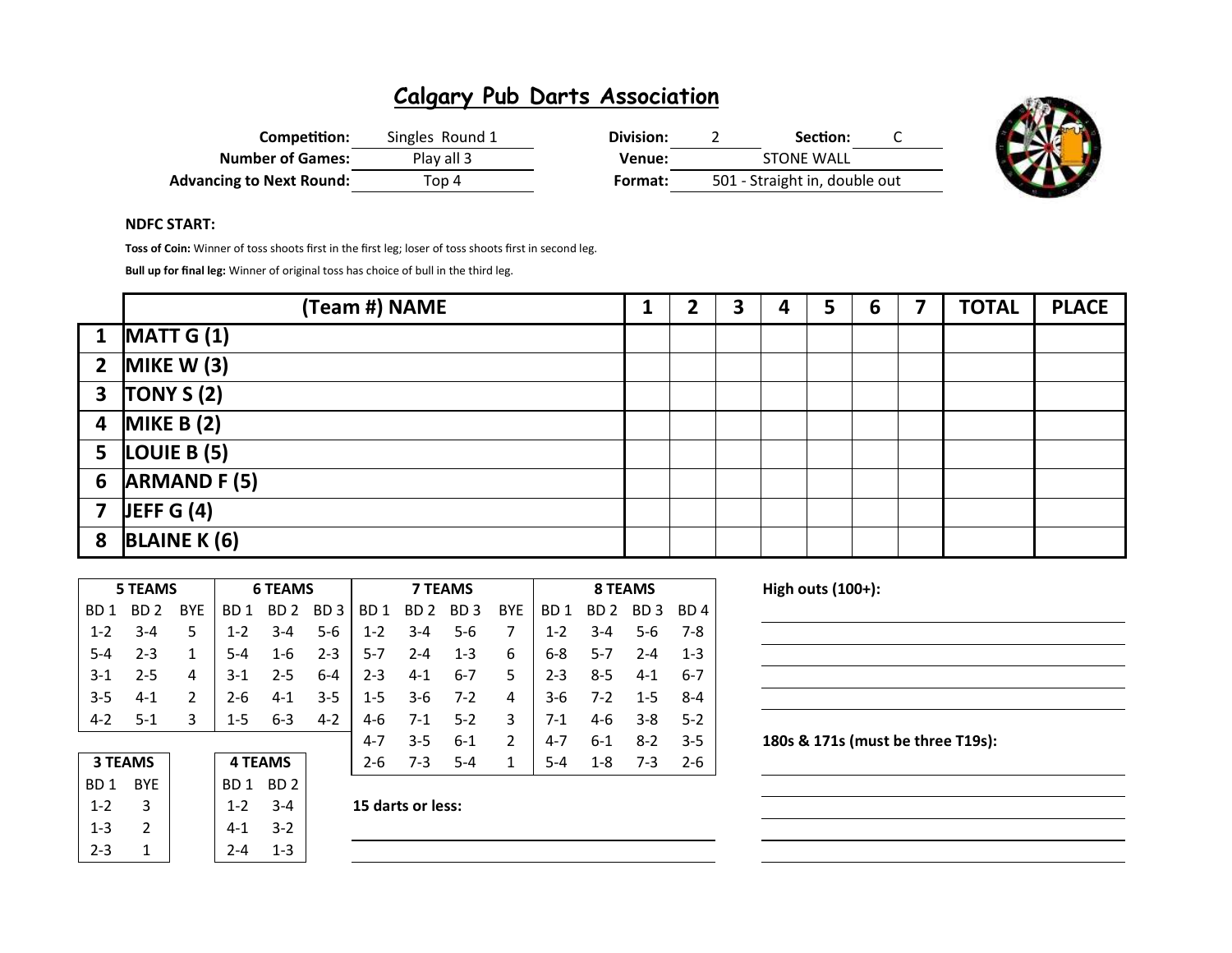| Competition:                    | Singles Round 1 | Division: | Section:                      |  |
|---------------------------------|-----------------|-----------|-------------------------------|--|
| <b>Number of Games:</b>         | Play all 3      | Venue:    | <b>BLACK SWAN</b>             |  |
| <b>Advancing to Next Round:</b> | Top 4           | Format:   | 501 - Straight in, double out |  |



#### NDFC START:

Toss of Coin: Winner of toss shoots first in the first leg; loser of toss shoots first in second leg.

Bull up for final leg: Winner of original toss has choice of bull in the third leg.

|                         | (Team #) NAME                   |  | 3 | 4 | 5. | 6 | <b>TOTAL</b> | <b>PLACE</b> |
|-------------------------|---------------------------------|--|---|---|----|---|--------------|--------------|
|                         | $1 \vert$ JOE G $(1)$           |  |   |   |    |   |              |              |
|                         | 2 $\overline{BOBBYC(2)}$        |  |   |   |    |   |              |              |
|                         | $3$ JAMIE C (3)                 |  |   |   |    |   |              |              |
|                         | 4 $SHAWN H (3)$                 |  |   |   |    |   |              |              |
|                         | 5 $ALBERT B (5)$                |  |   |   |    |   |              |              |
| 6                       | <b>ANTHONY R (5)</b>            |  |   |   |    |   |              |              |
| $\overline{\mathbf{z}}$ | $\overline{\text{RANDY S (4)}}$ |  |   |   |    |   |              |              |
| 8                       | JIMF(6)                         |  |   |   |    |   |              |              |

|                 | <b>5 TEAMS</b> |               | <b>6 TEAMS</b>  |                 |                 | <b>7 TEAMS</b>  |                 |                 |               | 8 TEAMS         |                 |                 |                 |
|-----------------|----------------|---------------|-----------------|-----------------|-----------------|-----------------|-----------------|-----------------|---------------|-----------------|-----------------|-----------------|-----------------|
| BD <sub>1</sub> | BD 2           | <b>BYF</b>    | BD <sub>1</sub> | BD <sub>2</sub> | BD <sub>3</sub> | BD <sub>1</sub> | BD <sub>2</sub> | BD <sub>3</sub> | <b>BYE</b>    | BD <sub>1</sub> | BD <sub>2</sub> | BD <sub>3</sub> | BD <sub>4</sub> |
| $1 - 2$         | $3 - 4$        | 5             | $1 - 2$         | $3 - 4$         | $5 - 6$         | $1 - 2$         | $3 - 4$         | $5-6$           |               | $1 - 2$         | $3 - 4$         | $5-6$           | 7-8             |
| $5 - 4$         | $2 - 3$        | 1             | $5-4$           | $1 - 6$         | $2 - 3$         | $5-7$           | $2 - 4$         | $1 - 3$         | 6             | $6 - 8$         | $5 - 7$         | $2 - 4$         | $1 - 3$         |
| $3-1$           | $2 - 5$        | 4             | $3-1$           | $2 - 5$         | $6 - 4$         | $2 - 3$         | $4 - 1$         | $6 - 7$         | 5.            | $2 - 3$         | $8 - 5$         | $4-1$           | 6-7             |
| $3 - 5$         | $4 - 1$        | $\mathcal{P}$ | $2 - 6$         | $4 - 1$         | $3 - 5$         | $1 - 5$         | $3-6$           | $7 - 2$         | 4             | $3-6$           | $7-2$           | $1 - 5$         | $8 - 4$         |
| $4 - 2$         | $5-1$          | 3             | $1 - 5$         | $6 - 3$         | $4 - 2$         | 4-6             | $7-1$           | $5-2$           | 3             | $7-1$           | $4-6$           | $3 - 8$         | $5-2$           |
|                 |                |               |                 |                 |                 | 4-7             | $3 - 5$         | $6-1$           | $\mathcal{P}$ | $4 - 7$         | $6 - 1$         | $8-2$           | $-3-5$          |
| <b>3 TEAMS</b>  |                |               | <b>4 TEAMS</b>  |                 | $2 - 6$         | $7-3$           | $5 - 4$         |                 | $5 - 4$       | $1 - 8$         | $7-3$           | $2-6$           |                 |

| <b>3 TEAMS</b> |     |  |  |  |  |  |  |
|----------------|-----|--|--|--|--|--|--|
| BD 1           | BYF |  |  |  |  |  |  |
| 1-2            | 3   |  |  |  |  |  |  |
| 1-3            | 2   |  |  |  |  |  |  |
| 2-3            | 1   |  |  |  |  |  |  |

 $1-2$  3-4 15 darts or less:

BD 1 BD 2

1-3 2 4-1 3-2  $2-4$  1-3 High outs  $(100+)$ :

180s & 171s (must be three T19s):